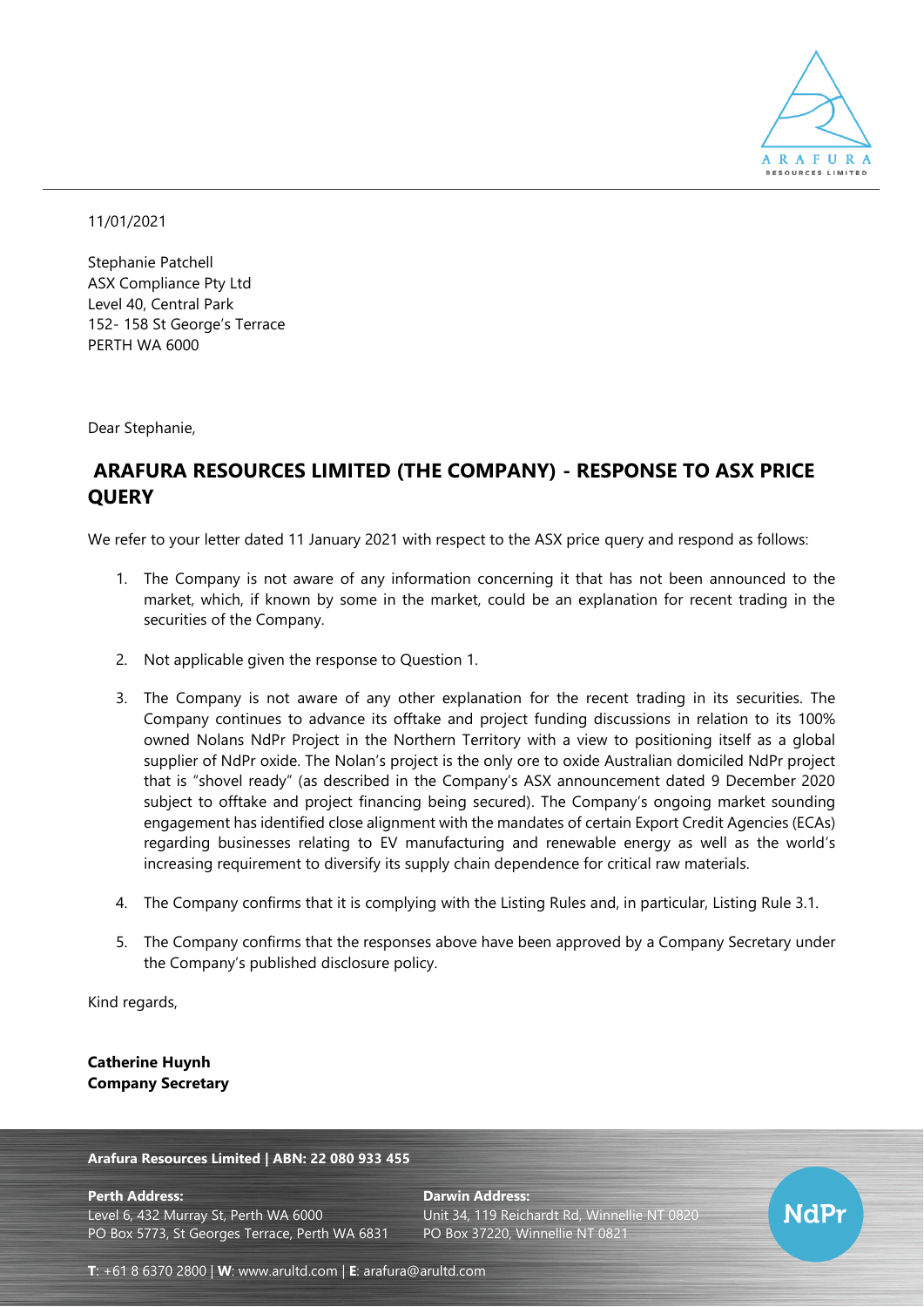

11 January 2021 Reference: 29464

Ms Catherine Huynh Company Secretary

Arafura Resources Limited

By email: chuynh@arultd.com

Dear Ms Huynh

## **Arafura Resources Limited ('ARU'): Price Query**

ASX refers to the following:

- A. The change in the price of ARU's securities from a low of \$0.13 at the close of trade on 7 January 2021 to an intraday high of \$0.19 at the time of writing this letter today, 11 January 2021.
- B. The significant increase in the volume of ARU's securities traded over the above period.

## **Request for information**

In light of this, ASX asks ARU to respond separately to each of the following questions and requests for information:

- 1. Is ARU aware of any information concerning it that has not been announced to the market which, if known by some in the market, could explain the recent trading in its securities?
- 2. If the answer to question 1 is "yes".
	- (a) Is ARU relying on Listing Rule 3.1A not to announce that information under Listing Rule 3.1? Please note that the recent trading in ARU's securities would suggest to ASX that such information may have ceased to be confidential and therefore ARU may no longer be able to rely on Listing Rule 3.1A. Accordingly, if the answer to this question is "yes", you need to contact us immediately to discuss the situation.
	- (b) Can an announcement be made immediately? Please note, if the answer to this question is "no", you need to contact us immediately to discuss requesting a trading halt (see below).
	- (c) If an announcement cannot be made immediately, why not and when is it expected that an announcement will be made?
- 3. If the answer to question 1 is "no", is there any other explanation that ARU may have for the recent trading in its securities?
- 4. Please confirm that ARU is complying with the Listing Rules and, in particular, Listing Rule 3.1.
- 5. Please confirm that ARU's responses to the questions above have been authorised and approved under its published continuous disclosure policy or otherwise by its board or an officer of ARU with delegated authority from the board to respond to ASX on disclosure matters.

## **When and where to send your response**

This request is made under Listing Rule 18.7. Your response is required as soon as reasonably possible and, in any event, by no later than **2.15pm WST today, Monday, 11 January 2021**. You should note that if the information requested by this letter is information required to be given to ASX under Listing Rule 3.1 and it